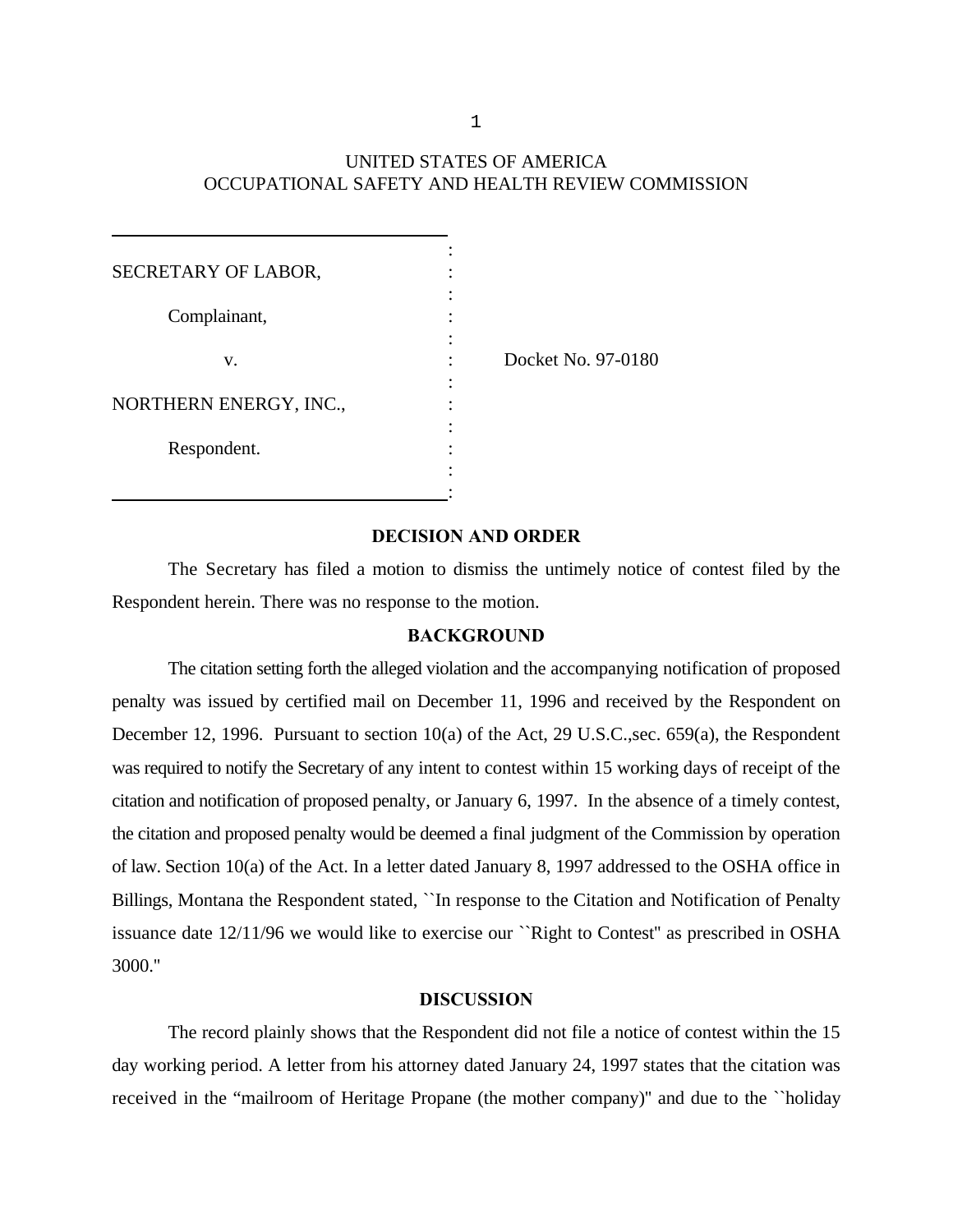season and a long scheduled vacation, Mr. Jerry W. Lucas, the appropriate corporate official to contest the citation, was unable to act on the citation until his return to work on January 8, 1997.''

An otherwise untimely notice of contest may be accepted where the delay in filing was caused by deception on the part of the Secretary to follow proper procedures. An employer is entitled to relief under Fed. R.Civ. Proc. 60(b)(1) if it demonstrates that the Commission's final order was entered as a result of "mistake, inadvertence, surprise, or excusable neglect'' or under Rule 60(b)(6) for such mitigating circumstances as absence, illness or a disability which prevents a party from protecting his interests. See *Branciforte Builders, Inc*., 9 BNA OSHC 2113, 1981 CCH OSHD, par. 25,591 ( No. 80-1920,1981). Here, there is no showing that the Secretary acted improperly or that the factors mentioned in Rule  $60(b)(6)$  are present. Here, the citation was delivered to the address given to the OSHA compliance officer doing the inspection and were in fact delivered to such corporate address, where the mail is distributed. Actually, said citation was delivered apparently to the individual who handles such OSHA matters but who was on vacation and it was held for his return. What is shown herein is that the Respondent had not provided a system to be in effect to monitor and take care of important business mail while one of its employees was on vacation. What is indicated here in neglect and poor business practice. The Respondent is a going corporate activity with other clerical and technical staff personnel. It was incumbent upon the Respondent to maintain orderly procedures for handling important mail. The Commission has held that employers whose improper business procedures has led to failure to file in a timely manner are not entitled to relief. See *Louisiana-Pacific Corp*., 13 BNA OSHC 20920; *Stroudsburg Dyeing & Finishing Co*.,13 BNA 2058. The office procedures of the Respondent corporation, a going business should provide for reliable, continuous mail scrutiny so that important governmental documents are not acted upon while one man is on vacation. Simple negligence will not provide entitlement to relief. *E.K. Construction Co*., 15 BNA OSHC 1165-6.

The Respondent had clear notice of the need to contest within the 15 working day period, and it is responsible for its failure to act promptly on its governmental mail. The circumstances here are insufficient to etablish entitlement to relief under Rule 60(b).